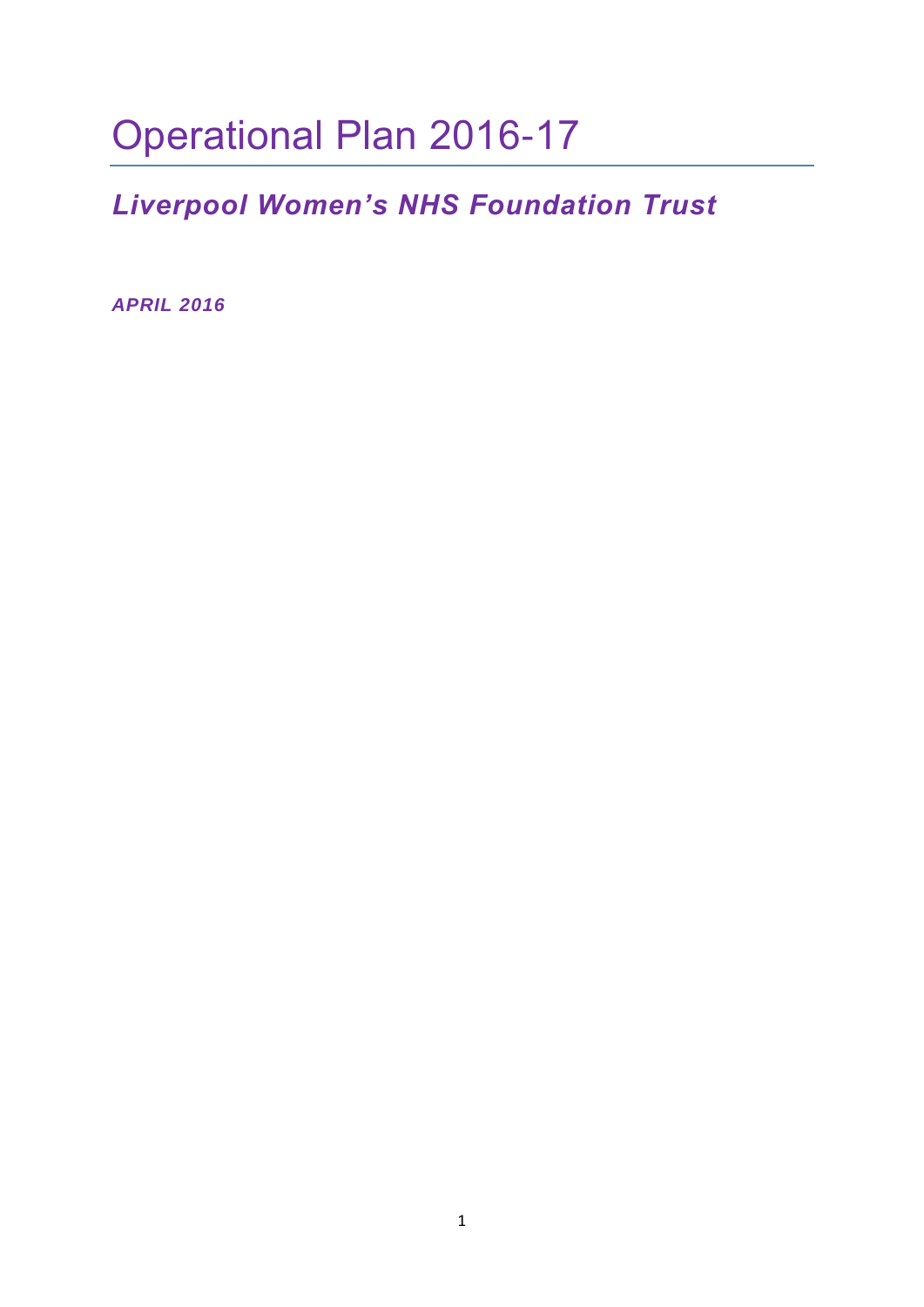#### **CONTENTS**

- 1) EXECUTIVE SUMMARY
- 2) REVIEW OF 2015/16 AND FUTURE GENERATIONS
- 3) 2016/17 OPERATIONAL PRIORITIES
- 4) DELIVERY OF FORWARD VIEW 'MUST DOS'
- 5) ACHIEVING QUALITY AND SAFETY
- 6) IDENTIFICATION AND MITIGATION OF RISKS
- 7) **ACTIVITY AND FINANCE**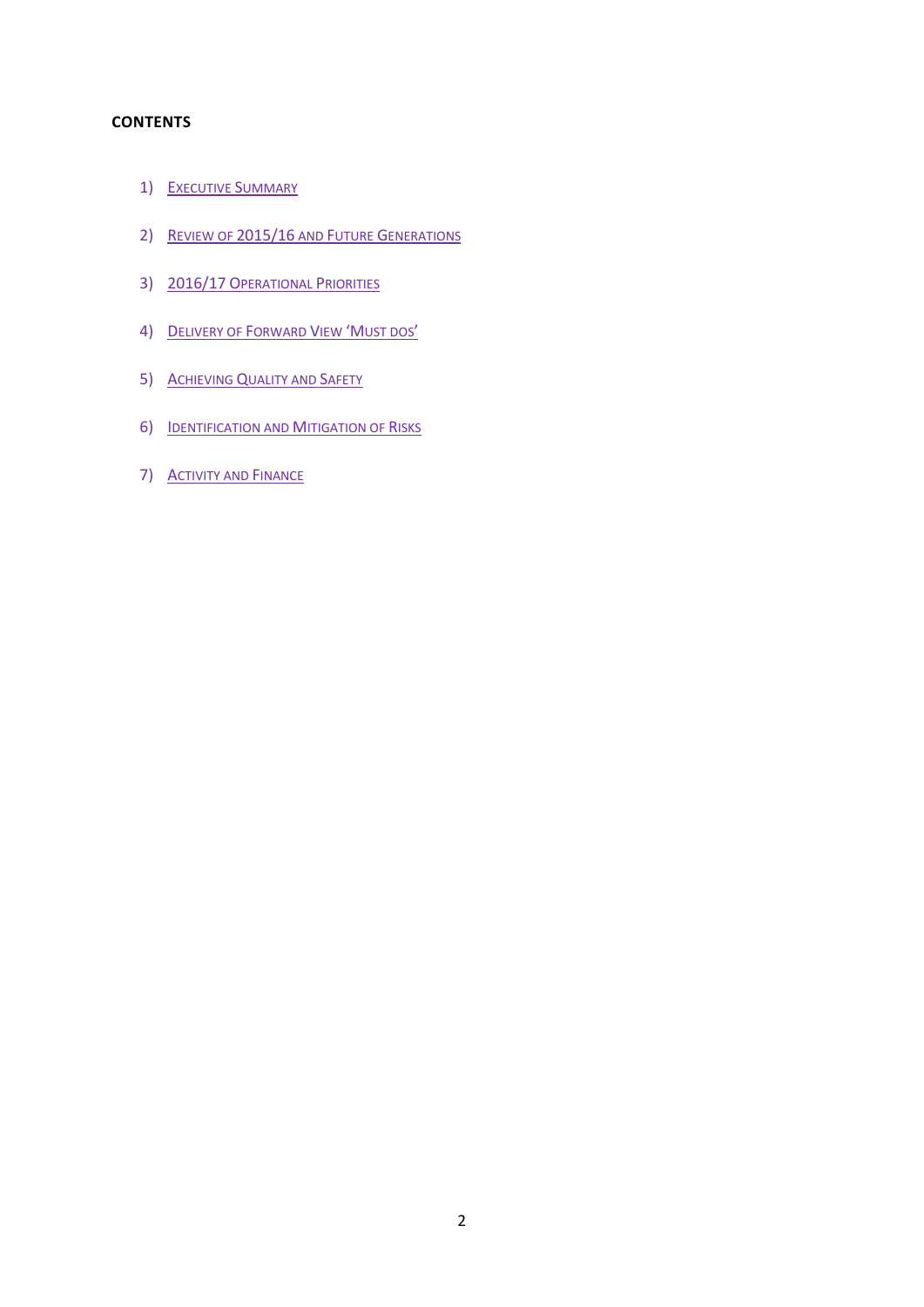## 1) EXECUTIVE SUMMARY

Liverpool Women's (The Trust) is committed to providing the best care possible for women and their families, now and in the future. To continue to provide safe and effective care the Trust must adapt to the changes that are occurring in the wider healthcare setting.

The Trust has undertaken a significant piece of clinical and stakeholder engagement in order to establish how services will be best provided and how the Trust can move towards ongoing clinical and financial viability. This has been developed through a robust strategic plan named 'Future Generations'.

This plan has been submitted to Monitor and local commissioners and within it the Trust states its aims to continue to be a centre of excellence for care, research and innovation and to ensure that services are provided by expert and caring staff in environments that are fit for purpose.

The Trust is currently operating within a difficult national context, with recognised challenges in relation to finances and workforce. National tariff shortfalls and increasingly growing CNST legal premiums are contributing significantly to the Trust's planned deficit of £7m in 2016/17. This ongoing deficit position requires continued cash support in order for the Trust to meet its liabilities to continue to provide safe and effective care.

The Trust remains ambitious in delivering its strategic aims and operational priorities, working closely with commissioners and other providers to deliver the wider ambitions of the Forward View.

## 2) REVIEW OF 2015/16 AND FUTURE GENERATIONS

## 2.1 Future Generations

The Trust submitted a five year plan to Monitor in June 2014 which set out the financial and clinical challenges facing the Trust. The clinical challenges arose from the delivery of high risk maternity, gynaecology and neonatal services on an isolated site. The underlying financial challenge arose for the following reasons;

- 4% year on year efficiency was not sustainable, particularly given the level of savings delivered in the previous four years of £22m and the reference cost position of the Trust which showed it was already an efficient provider of services.
- The Trust had an aspiration to improve staffing but believes that the maternity and neonatal tariffs do not support recommended midwifery and nurse staffing levels and the implementation of 24/7 medical cover. However following an unplanned inspection in April 2014 the Trust received warning notices from the CQC in respect of staffing levels and had no option but to bring forward planned investment which further resulted in a worsening in the financial position.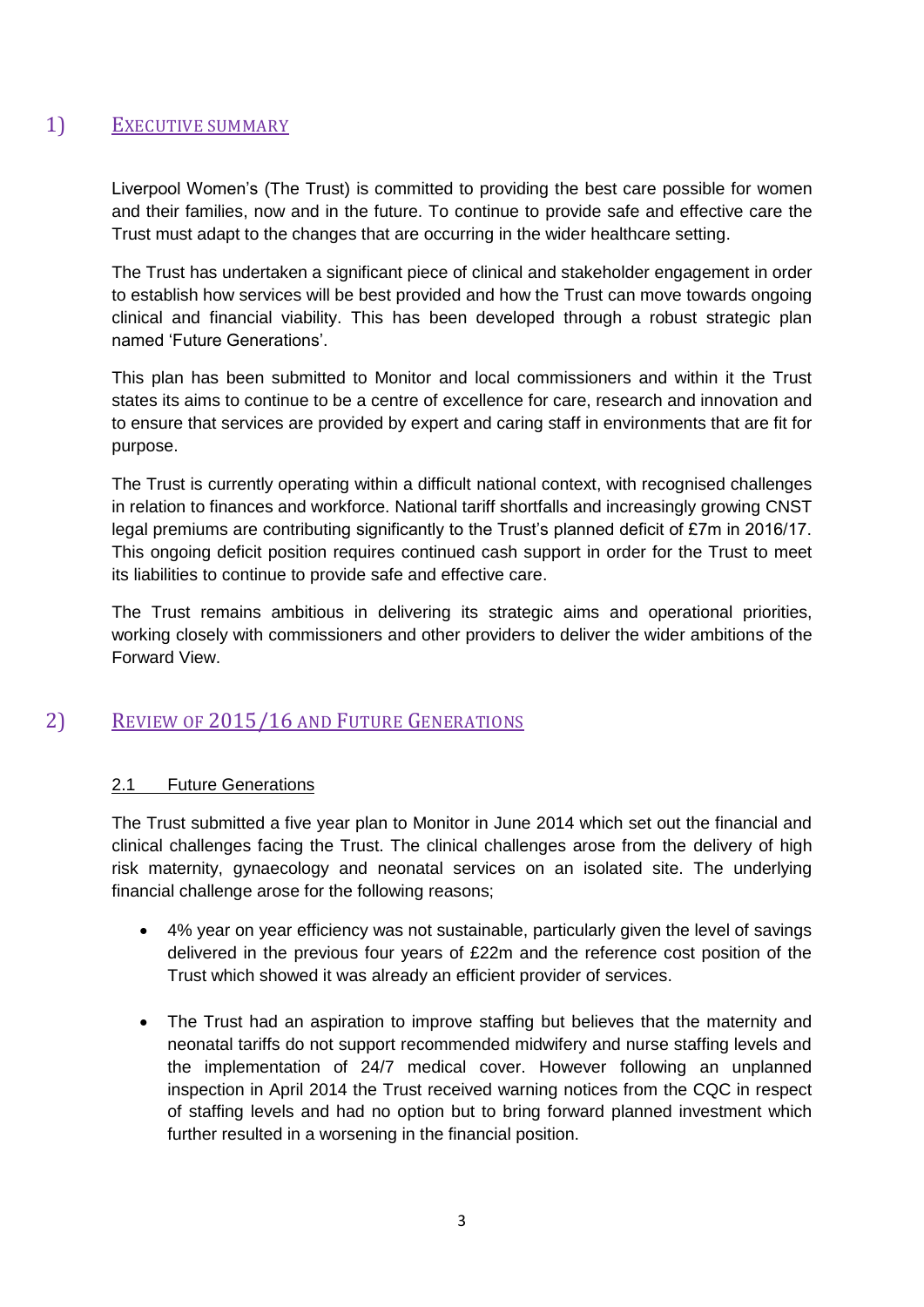• In addition to the above the Trust also has a CNST claim in respect of a group action which the NHS Litigation Authority (NHS LA) which at the time was estimated at a total cost of £35m, all of which was due to be collected directly from the Trust following the revised premium calculation methodology adopted by NHS LA.

Throughout 2015/16, the Trust continued the development of the Future Generations strategic plan which aimed to address the achievement of long term clinical and financial sustainability.

During May 2015 a series of Clinical Service Design workshops took place for individual clinical specialities, in order to create a vision for each service that would deliver a greater level of compliance with clinical standards and better achieve required service codependencies. A broad range of clinical staff, commissioners, provider partners, patients, clinical network staff and third sector organisations were involved in workshops.

A Clinical Strategy was developed which set out the Trust's view about the future delivery of clinical services over the next 5 years, and how the Trust needs to change and deliver services to make them fit for future generations.

Throughout the summer the Trust held a series of public engagement and listening events, to provide members of the public an opportunity to discuss how services might be delivered in the future. The Communications and Engagement plan incorporated both internal and external communications and staff were regularly updated as the project progressed.

On 20<sup>th</sup> November 2015 the Trust held a Clinical Summit, where the Clinical Strategy received unanimous support from all clinical specialties and Board members in attendance. Engagement has been sought from partner organisations to ensure plans are aligned and a number of Board to Board meetings have taken place to seek agreement with the case.

In December 2015, the business case received formal approval from the Board and this was submitted to Monitor and Liverpool CCG for review.

Subsequent to this Liverpool CCG has commissioned external support to undertake an options appraisal process reviewing the Future Generations strategy outputs and recommendations.

## 2.2 Finance and Distressed Funding

2015/16 was a challenging year financially for the Trust. Having largely exhausted CIP opportunities, increasing CNST premiums and additional staffing requirements resulted in the Trust forecasting a full year deficit of £7.3m and requiring Distressed Financing from the Department of Health. The application for Distressed Financing was approved following a detailed review of the Trust's plans by Monitor and the first draw down occurred in January 2016. The Trust's application for Distressed Financing, as anticipated, triggered a Monitor investigation.

There will be a further requirement for Distressed Financing in 2016/17.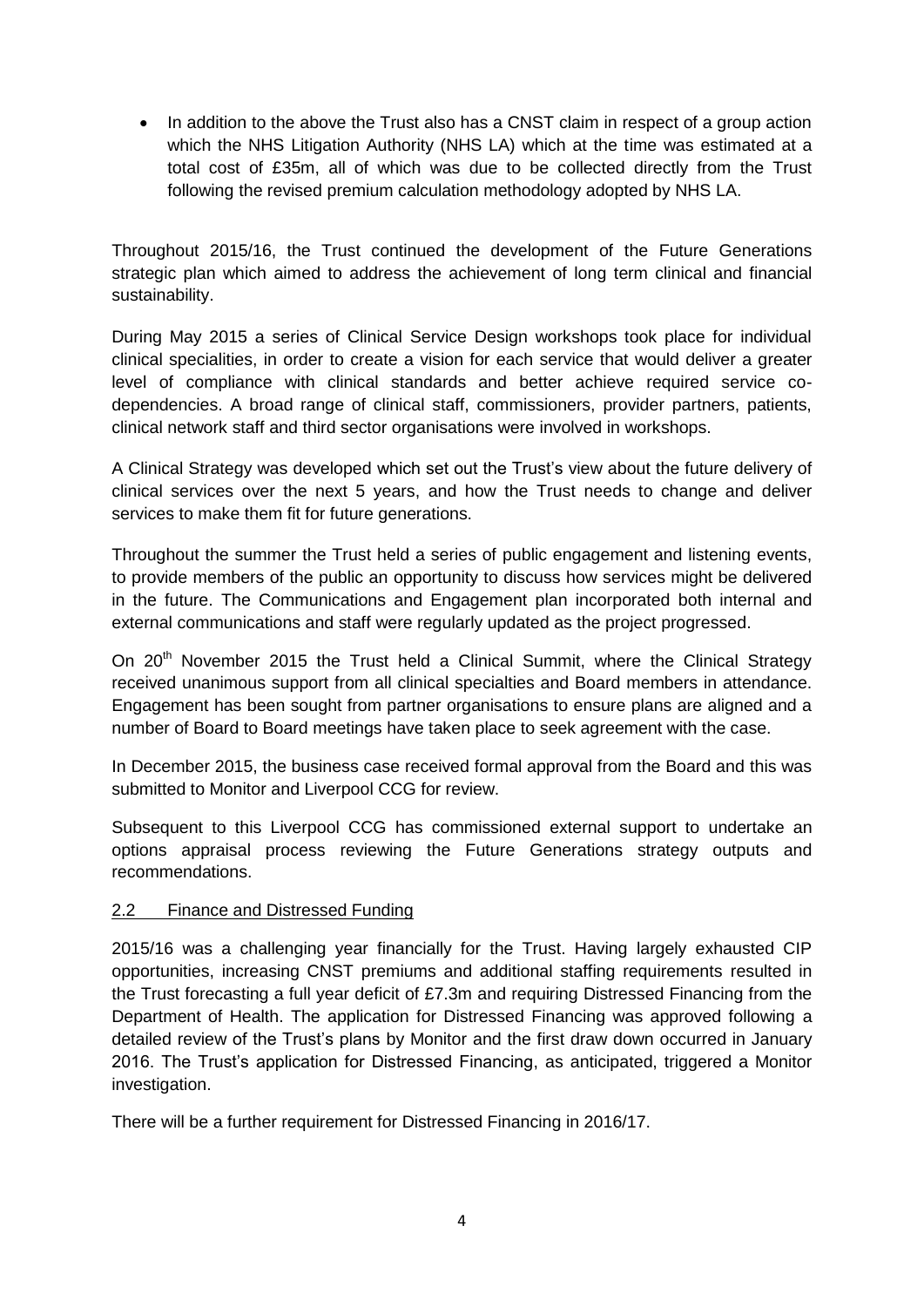## 2.3 Activity and Access

The Trust has achieved all national access targets in 2015/16. This was achieved by flexing capacity when required to meet increased demand and seasonal variation. Early indications suggest the potential for a further increase in demand for maternity services in 2016/17. The Trust is now considering how it will respond to any further increase in activity and capacity linked to patient choice.

Gynaecology activity is not expected to increase in 2016/17 based upon 2015/16 referrals and activity. Gynaecology practice has been changing for a number of years which is seeing an increasing number of procedures now performed in an outpatient setting and an increase in medical interventions instead of surgical. Although activity levels have remained reasonably stable, the regional gynaecological oncology service is expected to see small increases each year linked to an aging population. The significant change for oncology is the increasing requirement for additional support from other surgical specialities (urology, colorectal, vascular and upper GI) to ensure improved safety and clinical outcomes for our most complex procedures. This increasing requirement is leading to the development of a Regional Pelvic Cancer Centre in collaboration with our local acute hospitals and Liverpool CCG as part of the Healthy Liverpool programme. Last year clinicians from this Trust together with colleagues from the Royal Liverpool and Broadgreen hospitals Trust operated on around 50 patients at the Royal site as this was deemed the safest and most appropriate location. It is envisaged this number will increase in 2016/17 to around 75 patients.

Maternity services demand has increased during the year for both antenatal services and births. Local analysis shows the increases in activity appear to be linked to patient choice rather than population growth. Recent antenatal bookings indicate that births at the Trust are likely to increase further to in excess of 8400. The redesign of community midwifery in 2015/16 has not only improved quality and patient experience but has resulted in a 5% increase in bookings and an increased homebirth rate from 1.4% to 2.4% of all births.

The increased activity in Maternity has naturally impacted upon the activity in the Neonatal unit which has seen a 6% increase in workload in 2015/16. The largest increase in activity has been in the cohort of our sickest babies those requiring intensive and high dependent care (increased by 15%). This has placed significant pressure on the service both in terms of staffing levels and an increase in infection rates that resulted in a reduction of cots from 48 to 44. This reduction in capacity was agreed by the Neonatal Network and NHS England. Neonatal activity is being managed across the regional network but the reduction of cots is resulting in an increased transfer of women and babies to other units in the region. The Trust has worked closely with the Neonatal Network and NHS England to ensure that the right level of cots to meet demand are commissioned and appropriately funded in order to deliver a safe and effective service.

## 2.4 Workforce

During 2015/16 there was a major focus on maximising efficiencies within the workforce through the implementation and roll-out of E-Rostering across a number of the wards, a focus on attendance management and effective workforce planning.

The implementation of E-Rostering provided the opportunity to review working patterns and working arrangements to ensure these met the needs of the Trust and also resulted in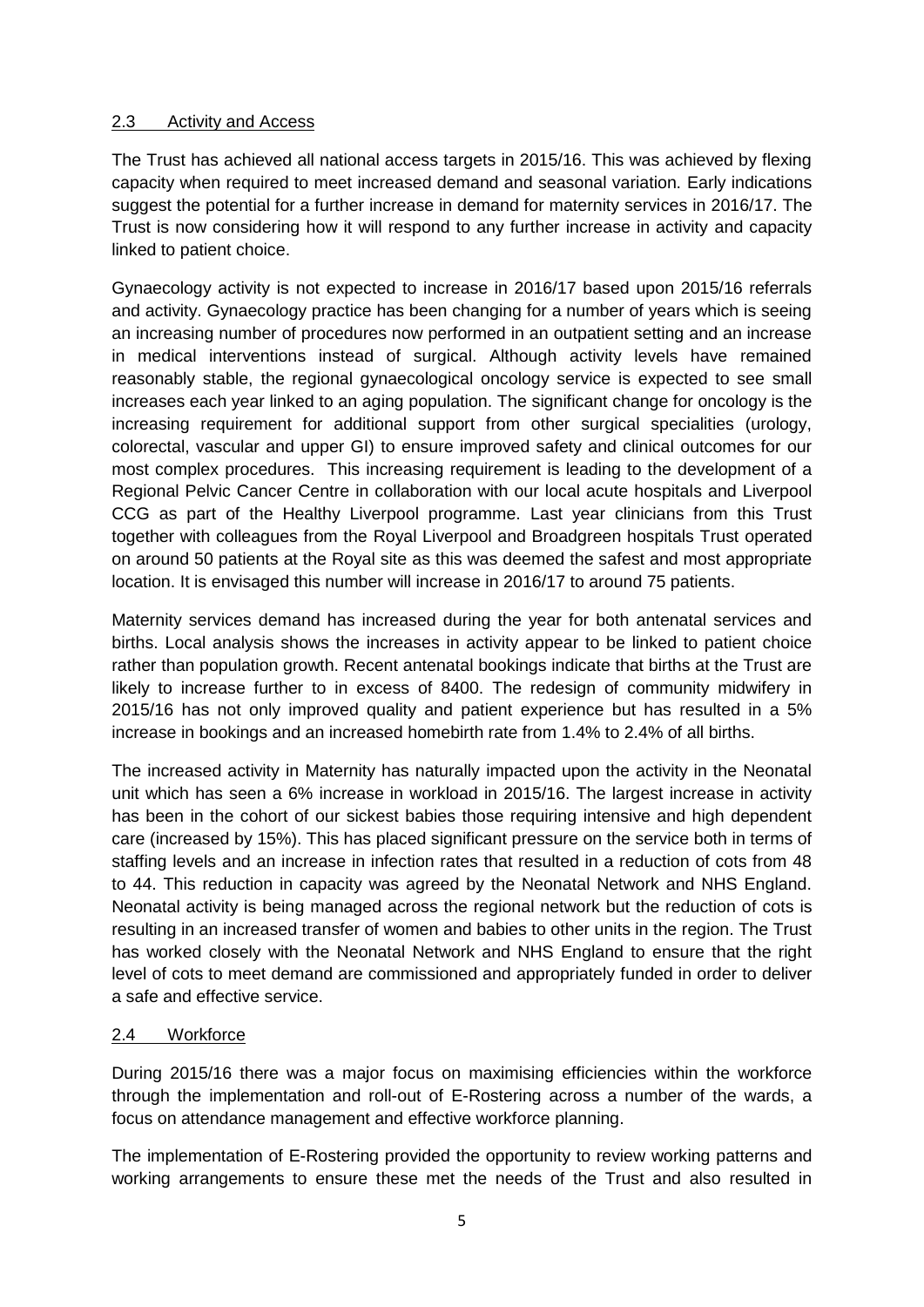optimising efficiencies relating to skill mix, ensuring the right staff with the right skills and competence were rostered to relevant shifts. This has also enabled managers to effectively monitor "time-owing" and utilise this effectively to reduce the reliance on additional staffing.

The junior doctor rotations continued to be a challenge during 2015/16. As such, the Trust invested in a new medical rota management system (DRS), which was implemented in August 2015 in line with the Obstetrics & Gynaecology rotation. It is anticipated this will bring efficiencies around the effectiveness of rotas and will enable the Trust to link consultant job plans with junior doctor's rota's and training needs.

Through the robust management of attendance the Trust saw the lowest rate of absence in 3 years in September 2015 at 3.09%, below the Trust target of 3.5%. This continued the overall downward trend for the single month sickness figure since December 2014. However, a slight increase was seen over the winter months. This trend has been witnessed in the previous 2 years, where an increase has been seen during the winter pressures. Overall, this has reduced the reliance on temporary staffing and has ensured patients receive quality care through the continuity of their care.

In addition, during 2015/16 the Trust has seen a steady increase in mandatory training compliance culminating in 94% compliance in December 2015, the highest compliance rate the Trust has ever recorded. This is just 1% below Trust target and work will continue in 2016/17 to further improve and maintain this level of compliance.

The overall Trust PDR compliance percentage is currently at 91% for December 2015, again the highest compliance rate in the last 3 years and the first time above the Trust target of 90%. This significant improvement should be noted as during the last 3 years compliance rates have been as low as 55%.

During 2015/16, the Trust implemented a Performance & Pay Progression policy, which linked performance, compliance of mandatory training and PDRs. We are one of the few Trusts locally to implement this linking all of these key elements of workforce management, supporting the improvements evidenced above in these key areas.

In 2015/16 the flu campaign was again successful in reaching the Public Health England target of 75% of frontline staff vaccinated, supporting our drive for a healthy workforce.

## 2.5 100,000 Genomes

During 2015/16 the Trust led on the delivery of the ground-breaking 100,000 Genomes Project. The project is focused on sequencing the whole genome of patients with rare/inherited diseases and certain common cancers. Genomics England is co-ordinating this work and Liverpool Women's Hospital is leading this National initiative for the NW Coast as one of the 13 designated Genomic Medicine Centres (GMCs). This project will further enhance understanding of the genetic basis underlying these conditions, together with how they are expressed within an individual and lead to new diagnostics and precision therapies personalised to each individual's genomic type. The NW Coast GMC, led by the Trust, has now been in operation for almost 12 months and is already beginning to realise patient benefits.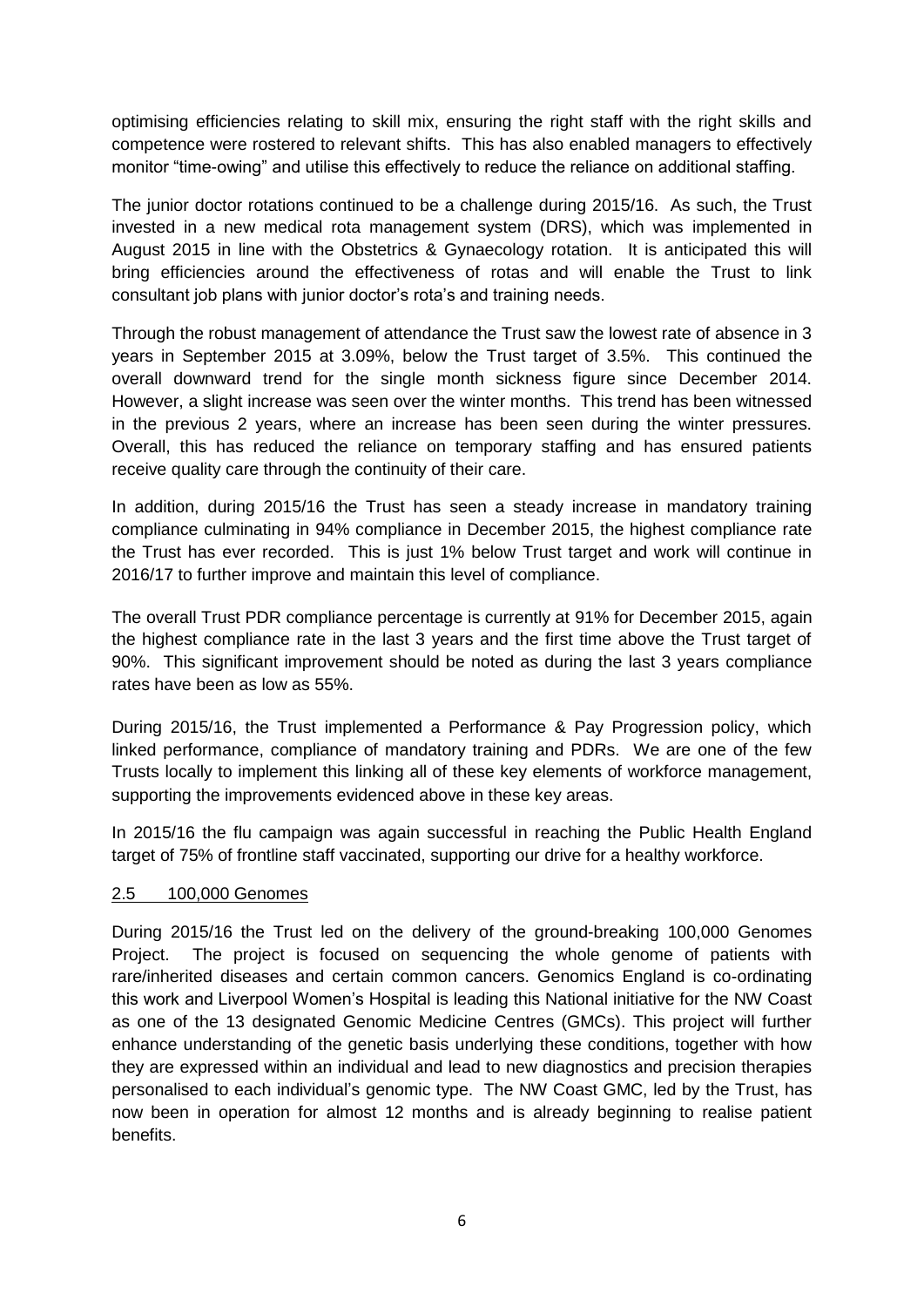This project has already created Strong Partnership Working across the North West Coast, with mainstreaming of Genetic Testing across the geography, reducing the number of Clinics patients need to attend leading to earlier diagnosis, including the creation of new Patient Care Pathways for Adults with Learning Disabilities and Personality Disorders. This initiative has led to the optimisation of Laboratory Processes and minimised the number of sample failures, providing a better experience for patients. The Trust has created a Clinical Leadership Network, sharing good practice and learning from each other. This Multidisciplinary Team Working has proved to be invaluable in validating complex genomic results and variants of unknown significance, so that patients can take advantage of precision medicine.

As lead the Trust has also created a shared IT infrastructure for the NW Coast and have a vision for future connectivity of Healthcare systems. Through the project the Trust has developed a "Pan NW Coast" Translational Medicine Group to facilitate those important research outcomes of the Project. Through Liverpool Health Partners the Genomics Alliance has invested in a Liverpool Translational Genomics Laboratory to deliver this Genomic Research. We have built Education and Training workshops to underpin learning for all workforce groups across the NW Coast as part of CPD and for revalidation. We have a thriving Patient and Public Forum that has been engaged and involved in the programme and actively provides advice and feedback to the GMC, NHS England and Genomics England with respect to ethical and consenting issues.

## 2.6 IM&T

During 2015/16 the IM&T Department undertook several major digitisation projects. These included:

- The replacement of the specialist neonatology clinical system (badger) which enables greater clinical decision support and medical device integration.
- The mobilisation of the community midwifery work force to enable secure and high speed access back to the clinical systems.
- The development and deployment of a cancer referral system for patients within the 100,000 genomes project hosted by LWH
- The implementation of a electronic system within ER to enable better flow of patients who present within the unit post telephone triage.

During the year significant progress was also made with the digitisation of health records, the deployment of a new Trust wide wi-fi infrastructure providing free patient internet access and the use of analytics within information reporting via the new data warehouse. These significant investments have placed LWH at the top of digital maturity within NHS England's 2016 ranking, with IT also being fully re-accredited with BS 9001, ISO 140001, ISO 22301 and ISO 270001.

## Well Led

In June 2014 the Trust commissioned an independent review of its governance arrangements from Deloitte LLP, based on the Well Led Framework for Governance Reviews published by Monitor earlier that year. The review was conducted by Deloitte in the latter part of 2014. The review report was received by the Board of Directors at its meeting in February 2015 together with an action plan in response. A further follow up review by Deloitte has been commissioned to be completed in 2016/17.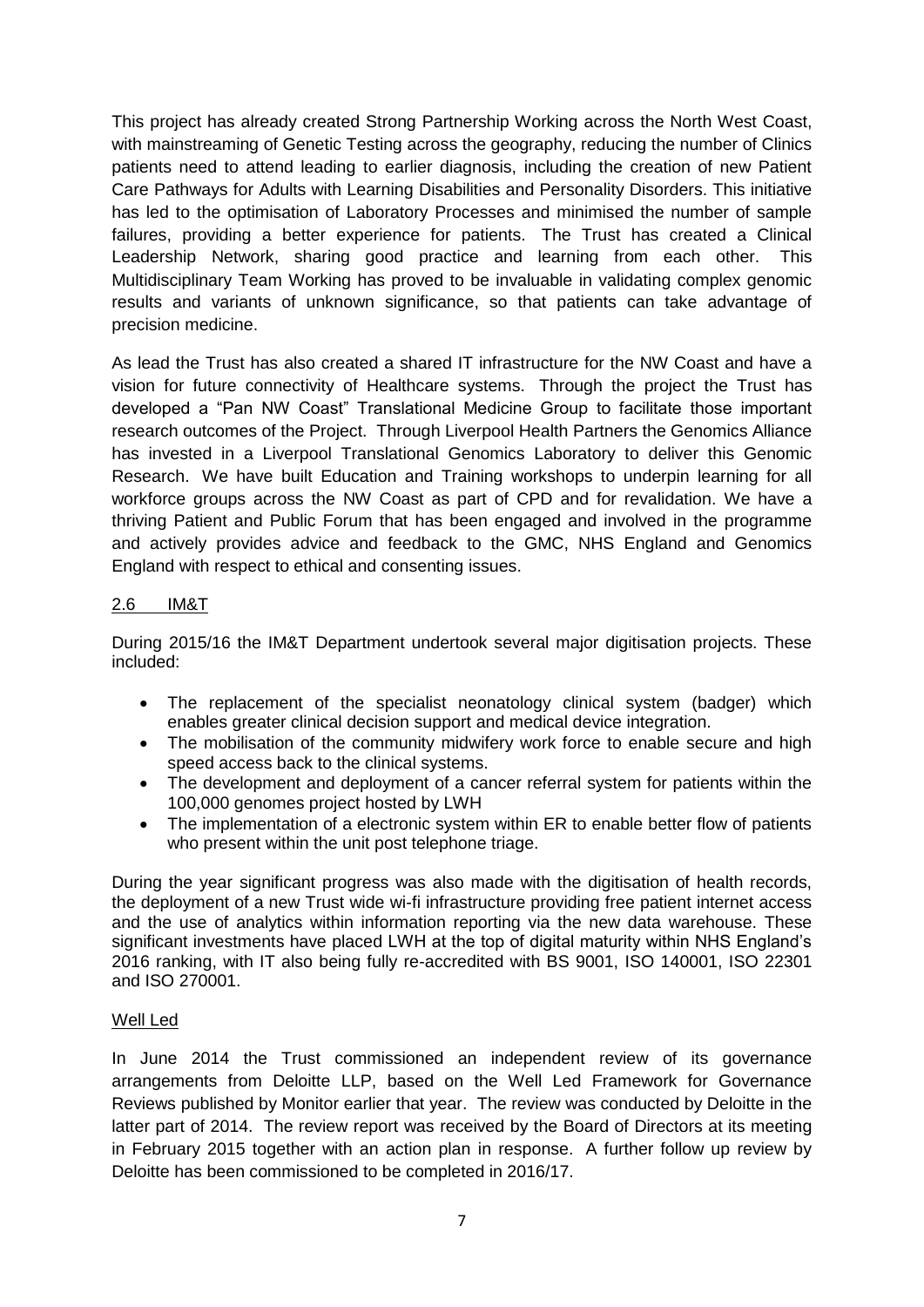## 3) OPERATIONAL PRIORITIES

## 3.1 Future Generations

As part of the Future Generations work each service identified key areas of improvement listed in appendix 1.

Some of these are longer term plans but the local operational plans detail step changes to achieving these and will be monitored through the services performance management system.

## 3.2 Access Targets

To meet demand in 2016/17 will potentially require a more planned increase in capacity as the Trust anticipates further growth in Maternity and related Neonatal services which is linked to patient choice. The activity plan reflects month 2015/16 outturn, actual activity levels will be kept under close scrutiny.

## 3.3 Delivery of £7m control total

The Trust has agreed a targeted deficit control total of £7m for 2016/17. The achievement of this is supported by £2.8m of sustainability and transformation funding (STF) which has been allocated to the Trust. There are conditions attached to the receipt of the STF which the Trust does not envisage having any difficulty meeting given that the Trust is already operating under the conditions of Distressed Financing and the level of grip already in place within the organisation.

Current planning assumptions suggest that this target is achievable (see section 7), however the Trust will continue to have a cash deficit which will require external support.

## 3.4 Transformation and CIP

The Trust-wide Future Generations transformation programme is described above, and has identified opportunities for long term efficiencies through collaboration and closer working with partner organisations. Alongside this large-scale project, the Trust is also focusing on scrutinising all other remaining areas of expenditure, and has developed a five year savings programme accordingly. The five year programme draws on sources such as the Carter Productivity Review, Monitor productivity briefings, an external review of the Trust's productivity conducted by PwC and Distressed Finance guidance.

During 2014/15, the Trust successfully delivered £5.6m of CIP, and has delivered a further £5.4m in 2015/16, making a total of £11m across two financial years. Identifying further opportunities for CIP is becoming increasingly difficult, as the Trust continues to exhaust all available avenues. In view of changes in activity and gynaecology practice the Trust has commissioned an external review of theatre utilisation. This forms part of the identified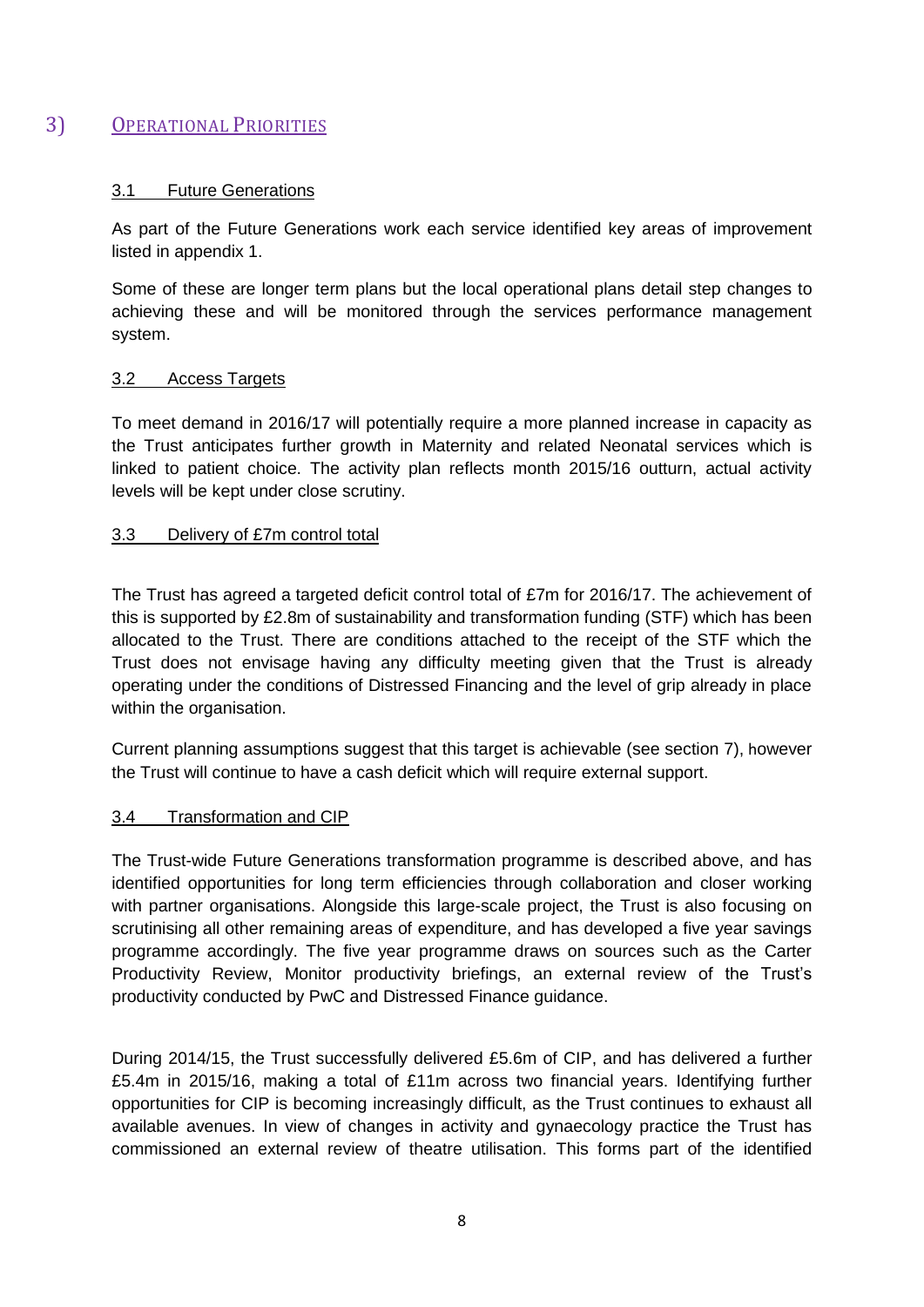savings plan of £2.0m for 2016/17, with a further £3.0m target across the following four years.

2016/17 plans focus on cost reduction in conjunction with some income generation; they rely on tightly controlled procurement procedures remaining in place and a continued efficient use of workforce to avoid unnecessary reliance on agency staff (which has been brought under tight control during 2015/16).

The cost reduction programme is centred on ensuring no adverse impact to quality, service delivery and patient experience. All schemes are assessed and undergo a Quality Impact Assessment which is signed off by the Medical Director and Director of Nursing and Midwifery.

#### 3.5 Business Development

The Trust's business development strategy is based upon providing better quality care, easy access and an excellent patient experience that will influence patient choice The Trust is limited however by scarce resources to invest in development opportunities.

The Hewitt Fertility Centre will continue to implement plans to increase activity as per the Business Case approved by the Trust Board in 2013 through its arrangement with Kings, from work with Wrightington, Wigan and Leigh and through the Knutsford site.

#### 3.6 Workforce

In 2016/17, the Trust will complete the roll-out of E-Rostering across the clinical areas. This will include the Neonatal Service, where there are currently particular workforce demands. This will support these issues through maximising the effectiveness of rota's linked to the issues of increased acuity of the babies in our care. There are additional workforce challenges in this area linked to the actual estate and cot layout. This will be reviewed as part of the overall operational plans.

In response to the national junior doctor pressures, the Trust is currently exploring the introduction of new roles; physicians assistants within the anaesthetic team and physician associates along with an advanced scrub practitioner role within Obstetrics and Gynaecology. This is a longer term plan which requires investment, which the Trust is hoping to secure monies from external funding streams. The Trust is also hoping to expand its ANNP workforce and has applied for funding for a further 2 Neonatal ANNP posts. Again, this will reduce the reliance on junior doctors and provide a more stable workforce able to deliver the best continuity of care.

There has been a slight increase in staff turnover over recent months, at 11% which is above the Trust target of 10%. As such, the Trust is monitoring the more effective use of exit interviews and the introduction of "First Impressions" questionnaires.

The Trust is facing unique challenges in the coming years in the light of Future Generations. To address these challenges the Trust is considering partnership working wherever feasible. Currently, the Trust and the Royal Liverpool & Broadgreen University Hospital Trust are in the process of appointing joint Consultant Anaesthetist posts to share resources and optimise "on-call" cover, with the longer term aim of having one joint service. This is to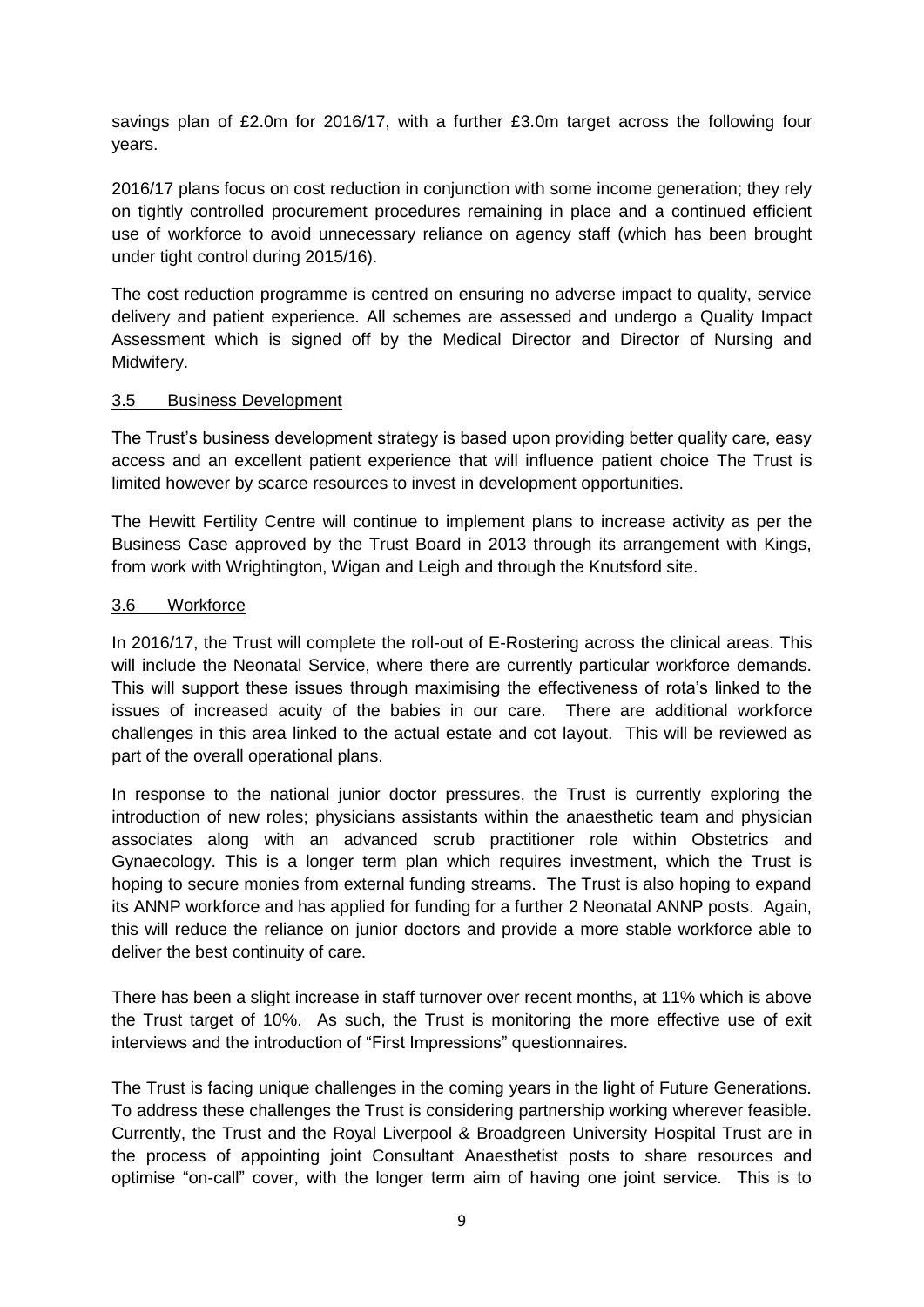address specific issues of the ageing profile of this current workforce. The logical progression of this is to consider the feasibility of a joint junior doctor rota for this specialty. If successful in this area, this model can then be considered for implementation across other specialties.

A similar approach is being adopted within clinical support services, through the establishment of SLA agreements, for example Pharmacy Services again with the Royal Liverpool & Broadgreen University Hospital Trust.

In line with the Carter Review principles and with the aim of maximising efficiencies, in 2016 the Trust is to pursue the potential of shared corporate services across local providers.

To support the retention of key staff, the Trust is developing a Retention Strategy aimed at retaining senior business critical posts within the organisation to support the potential transition of services.

Staff engagement continues to be a high priority within the Trust. Once again the Trust was in the top percentile for response rates for specialist acute Trusts for the 2015 National Staff Survey, with a response rate of 64%. Once the results can be shared publically, extensive feedback will be given to all staff with specific focus around the Trust's values and behaviours framework. This will be used to engage staff in further developing services, addressing workforce issues and involving staff in the future direction of the Trust. This will further be supported by the re-launch of the Trust's internal staff questionnaire PULSE. This is designed to give more immediate feedback to where issues need to be addressed.

Following the refresh and re-launch of the Trusts values and behaviours in 2015, the Trust will work to establish a 'living our values' approach and develop a process for assessing the culture of the organisation and map the transition towards the desired cultural state.

The Trust recognises the importance of listening to and acting on what staff say, and want to encourage openness and honesty in communication and develop a culture of coaching styles conversations.

Along with staff engagement, another key priority of the Trust is the wellbeing of its staff. There is to be a launch of a Health & Wellbeing Group at the beginning of 2016/17, with a key focus on; promoting good physical health, offering flexible work solutions to maximise an individual's potential, facilitating health awareness events, recognising the importance of rest and recuperation, supporting staff to eat healthily and maintain a healthy weight and promoting good mental health. This will also support the on-going focus on attendance management and the evidenced link between staff morale and successful patient outcomes. The Trust will also participate in the National Health Promotion Campaigns in 2016, such as "Work Out at Work".

The Trust will review, evaluate and refresh its Leadership and Management Programmes ensuring they reflect the Trust's values and behaviours and strategic direction. To develop leaders for the future, this will be widen to include band 5's and above and will focus on equipping staff with skills in resilience, innovation, change management and coaching. In addition, the Trust will continue to embed its leadership and management framework to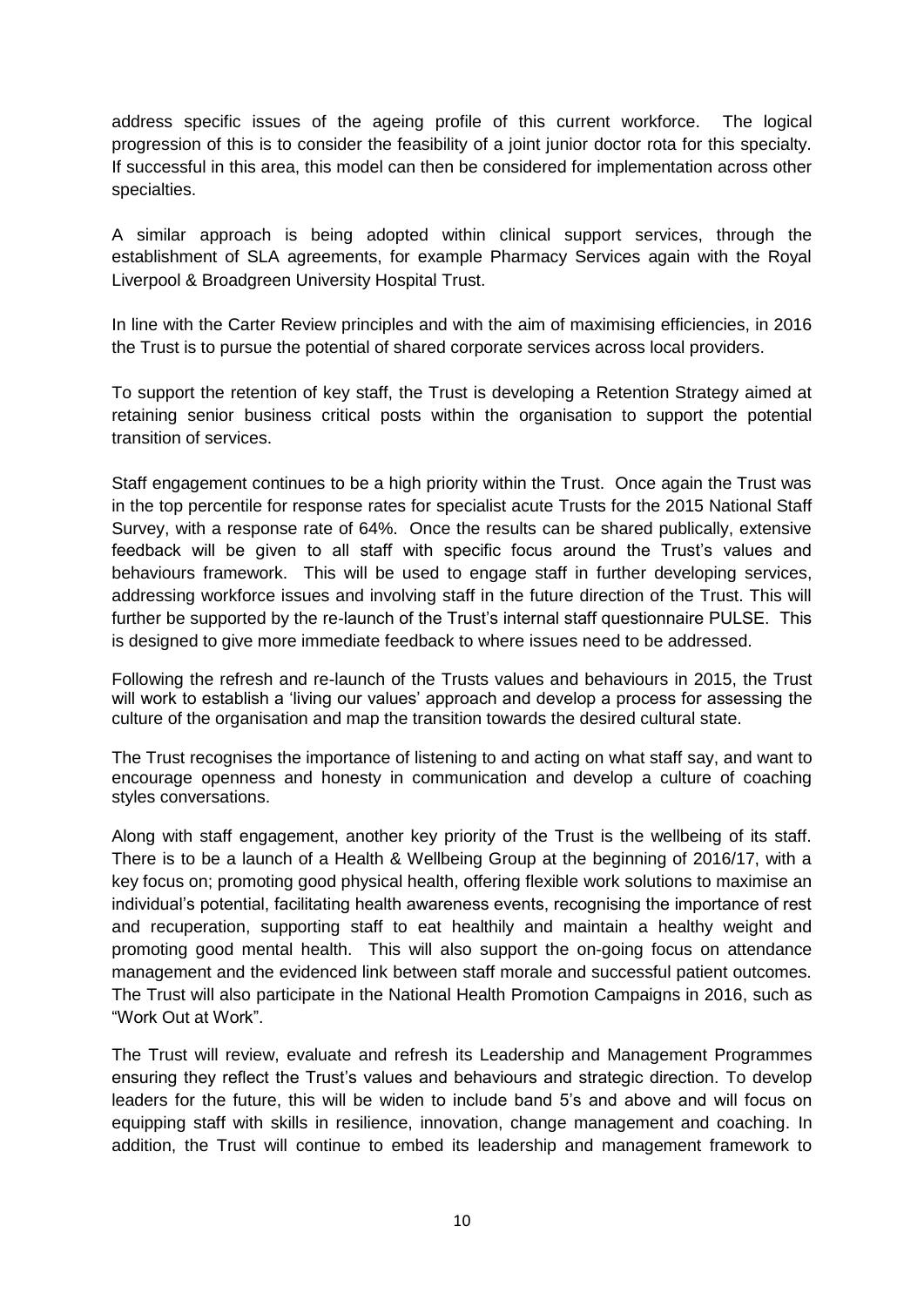ensure we have leaders with the required competencies to meet the new challenges of the Trust and wider NHS.

In the Trust's on-going drive to recruit a diverse workforce, it continues to be committed to the Two Ticks Scheme which supports disabled applicants access into work. In 2016/17 there will be a continued focus on developing community participation activity including prerecruitment and increasing the uptake of apprentices. This will improve the quality of community engagement projects and continue to offer as widely as possible, work experience for young people and those looking to enter employment within the NHS.

The Trust has also appointed a Veterans and Reservists Champion in line with NHS Employers guidance, which it is hoped will help to support veterans in to work and to use the skills of its reservist workforce more effectively.

The Trust is in the process of appointing a Freedom to Speak up Guardian in line with national recommendations (Speak up Safely, Francis Report) to support and encourage an open and transparent culture for its staff to work without fear of recrimination, being of the first Trusts nationally to appoint this role.

Nurse Revalidation will also be rolled out in 2016/17 in accordance with national mandate. The Trust has invested in Equinity, an IT system to support staff in successful revalidation.

Overall, there will be a continued focus on maintaining efficiencies achieved in 2015/16 and a continual drive to maximise these in 2016/17 through further organisational re-design and re-structures, bi-annual staffing reviews regarding quality and safety, continual reviews of skill mixes and the introduction of new ways of working.

## 3.7 IM&T

During 2016/17 IM&T are scheduled to complete the paperless hospital program which was funded by NHSE technology fund in 2014. Complete roll out of electronic bed management systems, electronic patient data forms and online pathology results are also scheduled in the coming year. In addition work continues across the health economy to deliver the Healthy Liverpool Digital Program and improve the flow of data for our patients.

## 3.8 Research

The current Trust research strategy encompasses the twin principles of;

- Contributing to the National Institute for Health Research (NIHR) portfolio
- Leadership of high quality research through partnerships with other organisations

In order to continue to contribute to the overall research strategy, the following objectives have been identified:

 Maintain the high standards of study delivery against High Level Objectives as set by the NIHR Clinical Research Network, particularly in light of changes to the UK research governance framework during the coming year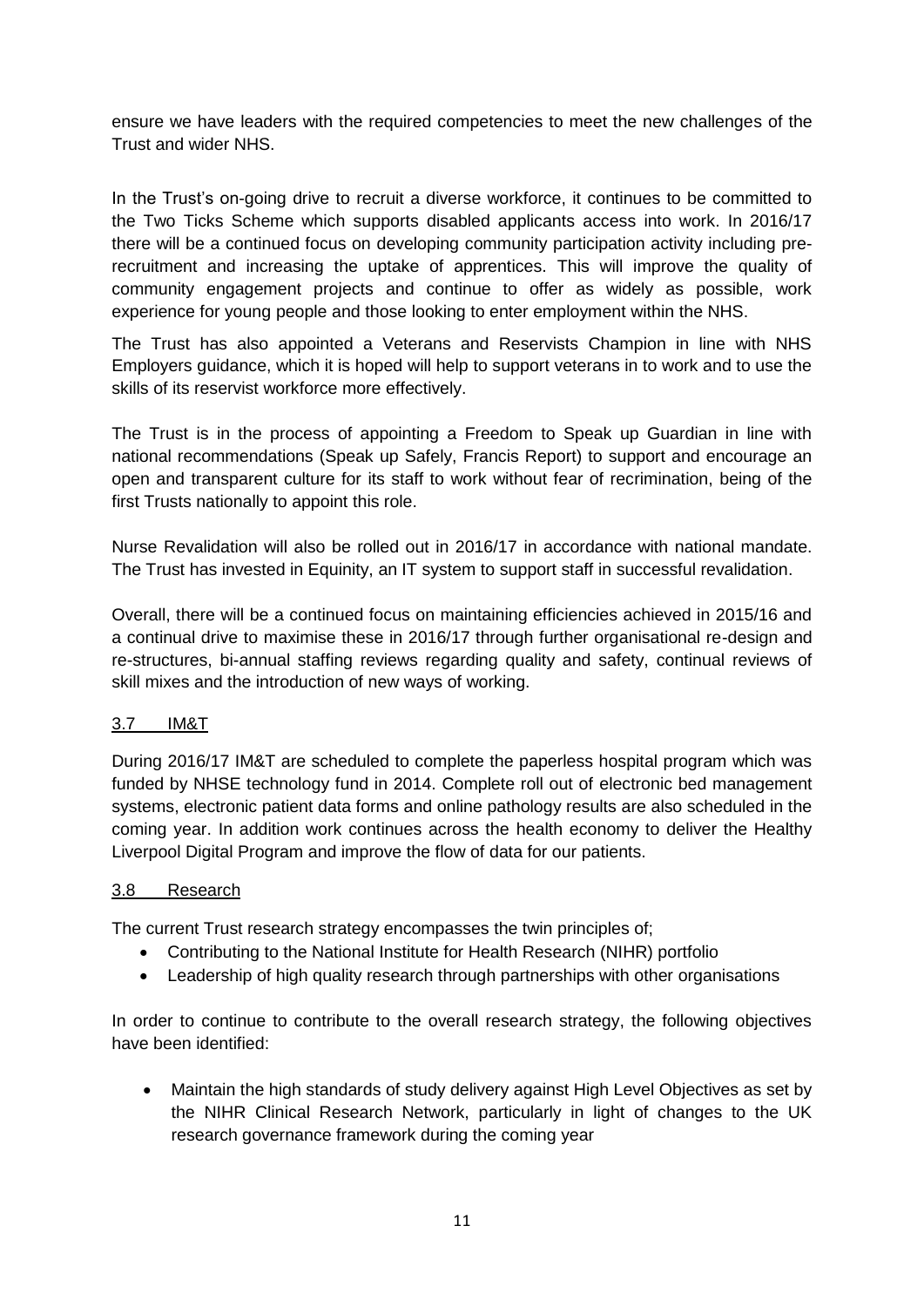- Develop supportive approaches to innovation which will require collaboration between corporate services, R&D and outside providers of innovation support services
- Continue to align research activity and priorities with partner organisations, through Liverpool Health Partners, and the North West Coast Collaboration for Leadership in Applied Health Research and Care (CLAHRC) and Academic Health Sciences Network in order to support the City and region in meeting major challenges in health and well-being, and improve treatment for patients.

## 3.9 Partnership working

The Trust led the "New Care Models" application under the "Acute Care Collaboration" expressions of interest in July 2015 to create a Cheshire and Merseyside Women's and Children's partnership. The application was successful and will see commissioners, providers and patients co-producing new service delivery models that will reduce the variation in clinical outcomes and provide financially sustainable services for the local economy. The Trust's own strategic plans are considered in line with network thinking due to the Trust playing an integral part of the network's work programme. The Trust proposed that to promote good governance that the partnership and the programme of work should be hosted by a clinical commissioning group (CCG). Halton CCG have agreed to be the host. The partnership will concentrate on Maternity, Neonatal, Gynaecology and Paediatric services.

The Trust will continue to work closely with the Royal Liverpool and Broadgreen University Hospital Trust in 2016/17 in developing collaborative clinical support service that will be clinically and financially viable. The Trust will also continue to work closely with Alder Hey Foundation Trust to produce a solution to providing neonatal surgery with co-located level 3 neonatal intensive care which currently is not the case as the Trusts are on separate sites and babies are transported pre and post operatively.

## 4) DELIVERY OF THE FORWARD VIEW 'MUST DOS'

Having reviewed the national and local must do's in the planning guidance the Trust is aligned to the ambitions set out within. The areas of most impact for this Trust are as follows:

## 4.1 National must dos

## Seven Day Working

There is a national drive to roll out 7 day working across all NHS providers in order to improve on safety, access and efficiency. A national forum was set up with the purpose of assessing what Trusts needed to implement in order to meet the challenge. The forum set out 10 clinical standards that Trusts needed to work towards in order to implement full 7 day working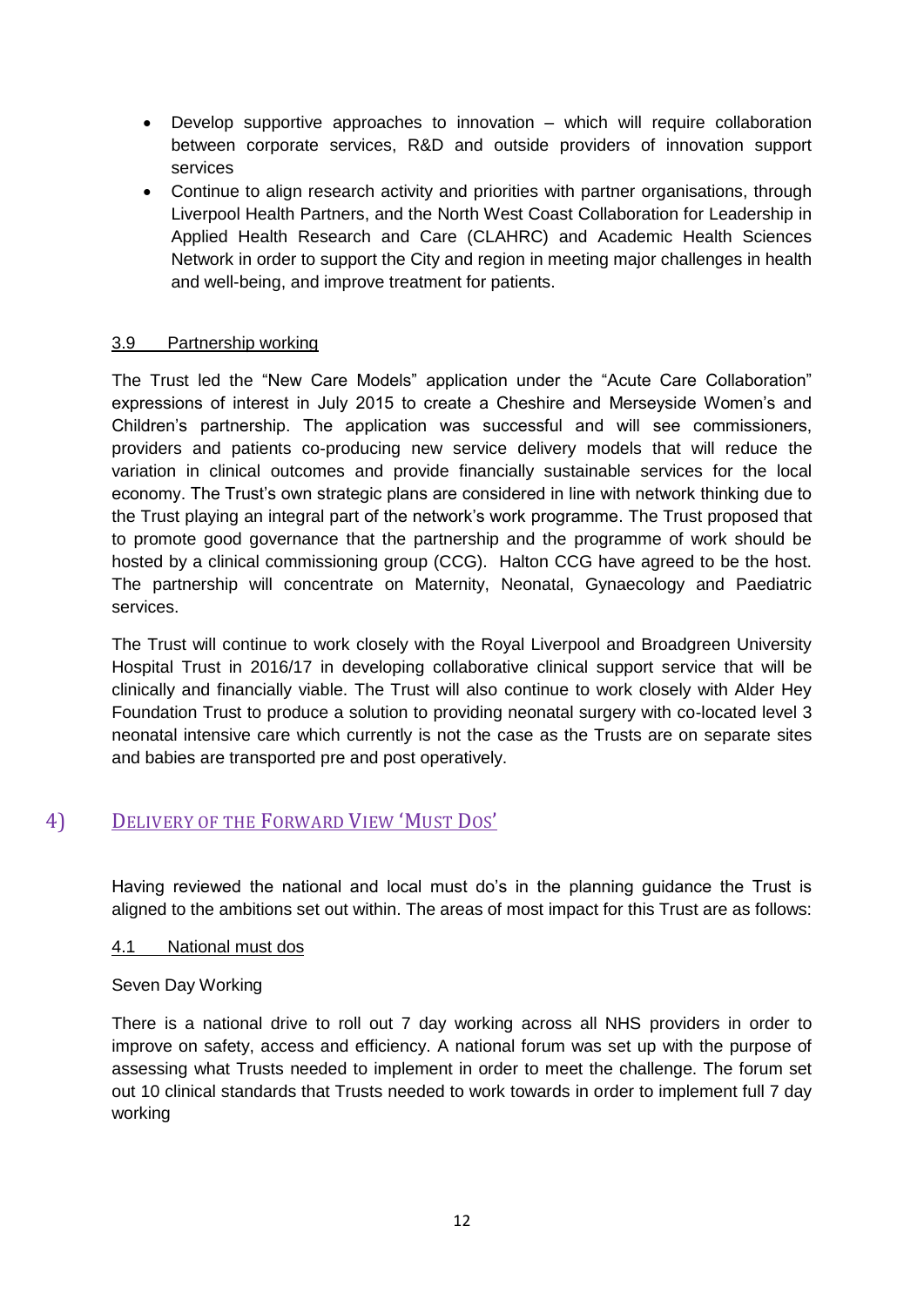As part of contract negotiations with Liverpool CCG in 2015/16 the Trust had agreed to produce an action plan to meet with five of the ten clinical standards for seven day working. The standards are as follows:-

- Standard 3 Multi-disciplinary review
- Standard 4 Shift handovers
- Standard 5 7 day access to diagnostics
- Standard 9 Transfer to Community, Primary and Social Care
- Standard 10 Quality improvements

The Trust is also required to have plans to meet the four clinical standards highlighted by monitor as a priority which are:-

- Standard 2 Time to first consultation review
- Standard 5 7 day access to diagnostics
- Standard 6 Intervention / key services
- Standard 8 Ongoing Review

For 2016/17 the Trust can achieve standards 4, 5 (except CT and MRI from local acute hospitals), 6 and 10. The Trust is reliant on other providers to achieve standard 3 and 8.

To be able to comply with the remaining standards 2 and 8 the Trust would be required to recruit an additional 14 consultants. This will form part of the Trusts 5 year plan for the STP.

#### 4.2 Local must dos

The Trust is committed to supporting the development of a high quality sustainability and transformational plan and is actively participating in local discussions to this end.

The Trust has already performed a review of the Carter recommendations and these are included in CIP plans. As a result of the Distressed financial position the Trust has undergone a number of reviews to ensure that it is efficient and has strong financial grip. This ethos will continue.

The Trust has achieved the cancer 62 day target consistently during 2015/16 but only after reallocated breaches due to late referrals from other Trusts. However, the Trust is working closely with the host CCG and the cancer network to improve the overall regional performance.

The Trust operates a level 2 accident and emergency department for gynaecology that consistently achieves all access targets including 18weeks from referral to first treatment.

The Trust will continue to actively participate in the Health Economy work to improve outcomes and experience for those with learning disability accessing our services.

To enhance patient experience the Trust will be introducing feedback booths that support our women where English is not their first language to complete the family and friends test within antenatal services

As a tertiary centre for Gynaecology Oncology the Trust is committed to the ethos of the provision of quality end of life care, where the wishes and needs of our women and families are accommodated. Our intention is to undertake audit against NG31; Care of Dying Adults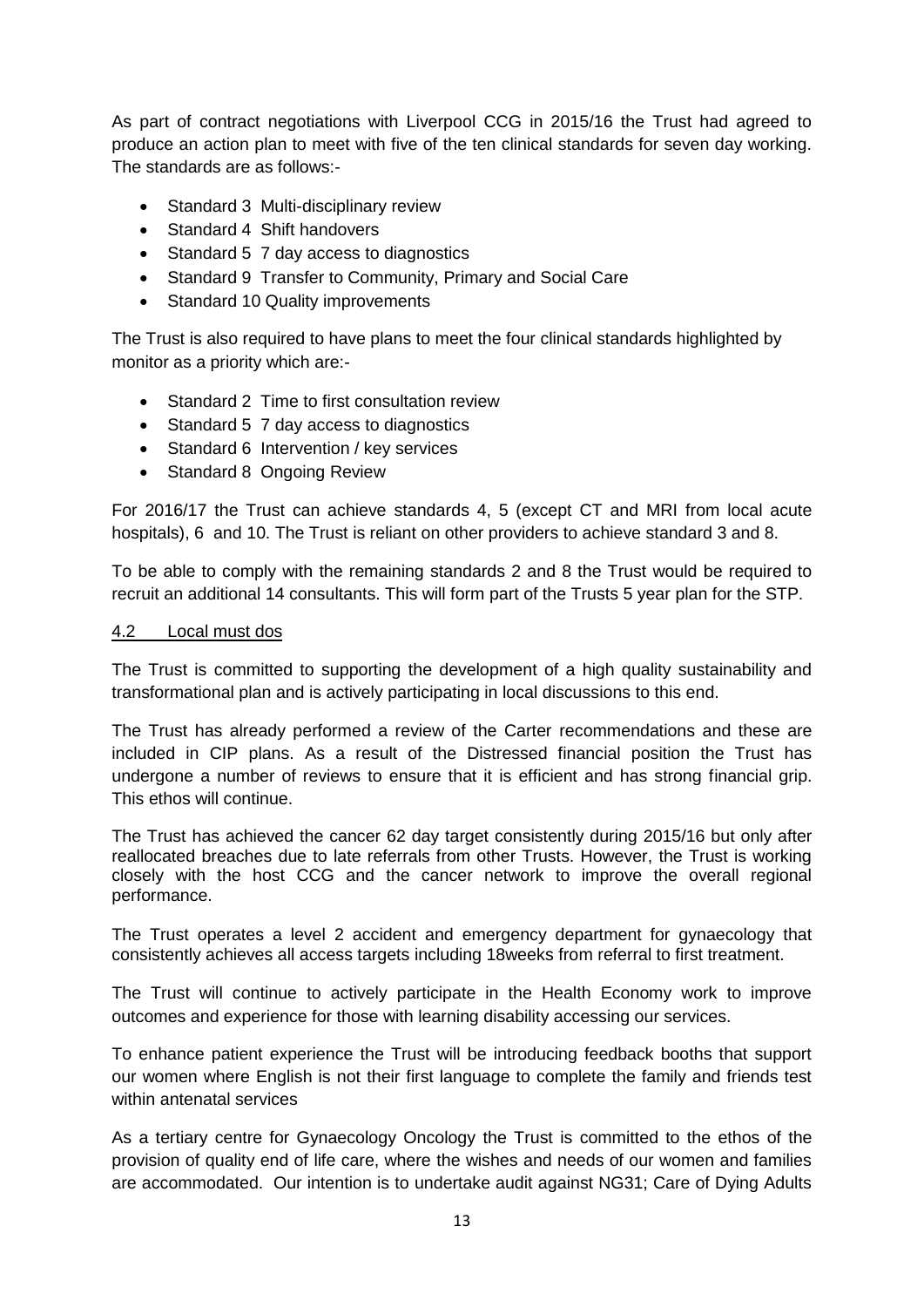in the Last Days of Life, identify local improvements required and review and implement best practice within our services.

The Trust recognises the role it needs to play in assisting with the attainment of the national ambitions in relation to dementia. It will continue to capture data to identify women with early signs of dementia and ensure onward referral to the appropriate service for investigation and treatment where appropriate. The Trust will continue to support improvements in the environment to provide an improved experience for those with dementia, and continue to participate in collaborative work with other providers to improve pathways of care.

## 5) ACHIEVING QUALITY AND SAFETY

As a Trust we utilise benchmarking data available to us across the services we provide. From this data we identify areas where we are both positive and negative outliers and we undertake deep dives to determine whether data reflects the true position and if improvements are required. This approach is utilised when reviewing clinical quality indicators and reference costs. The improvement measures identified are then assigned to an accountable executive and operational lead and are monitored closely through the Governance and Clinical Assurance Committee (GACA) and the Finance, Performance and Business Development Committee.

The Trust is committed to the delivery of 2 projects under Sign up to Safety which are as follows:

Aim 'A' to reduce the incidents of babies born with Grade 2/3 Hypoxic Ischaemic Encephalopathy. The purpose of this is to;

- reduce patient harm and improve patient experience by reducing the number of babies that are born with Grade 2/3 Hypoxic Ischaemic Encephalopathy.
- reduce the number of unexpected admissions to the neonatal unit associated with an intrapartum event attributed to fetal monitoring.
- reduce the number of serious incidents where misinterpretation/ lack of appropriate action relating to a CTG are a causal factor.

The specific targets are:

- Reducing the number of babies that are born with Grade 2/3 Hypoxic Ischaemic Encephalopathy by 50% (over 3 years) Revise existing mandatory education in relation to fetal monitoring including interpretation, recognition and appropriate escalation;
- Introduce the RCOG training package which will be interactive and include multidisciplinary team group discussions and case studies;
- Reduce by 10% SI's related to fetal monitoring within year 1, a further 20% in year 2 and a further 20% in year 3
- 50% reduction in claims associated with babies with HIE grade 2/3 attributed to fetal monitoring over 3-5 years.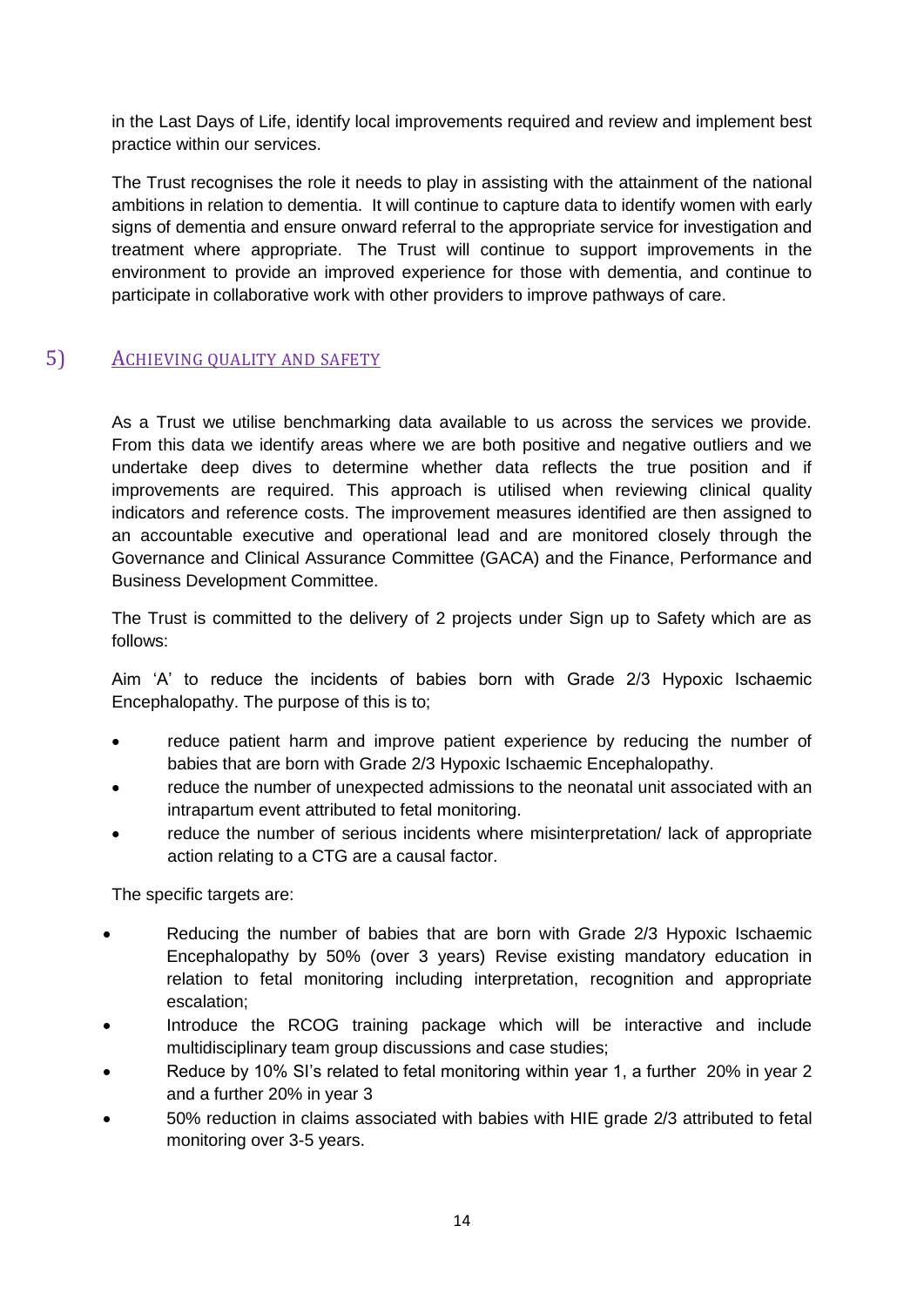Aim 'B' to reduce the incidence of sepsis through ensuring the prompt and appropriate treatment of infection and prevention of mortality and morbidity. The purpose of this is to;

- reduce patient harm and improve patient experience by reducing the incidence of sepsis through ensuring the prompt and appropriate treatment of infection and prevention of mortality and morbidity
- eliminate all avoidable deaths from sepsis and septic shock.
- ensure prompt identification and appropriate management of sepsis including appropriate escalation and senior medical input in order to reduce patient harm.

The specific targets are:

- To demonstrably reduce infection by 10% in year 1, a further 20% in year 2 and a further 20% in year 3, as evidences through Six monthly audits of sepsis and surgical site infection
- 95% patients who trigger are treated on the severe sepsis pathway
- 95% of patients on the severe sepsis pathway receive all six steps within one hour.
- 95% compliance within training with 12 months.

Baseline data has been submitted to NHSE for the reduction in avoidable deaths within the Trust. Within the 12 month data submitted to September 2015, 1 death only was reviewed and reported as being avoidable. The Trust will continue to support the reduction in avoidable deaths and this is supported with our sign up to safety pledges.

The quality goals of the Trust continue to be;

- To reduce harm
- To reduce mortality
- To improve the patient experience.

Our primary quality aim for 2016/17 is to identify a single improvement goal that is relevant to our patients for each specialist clinical area within the Trust. Each goal will be aligned to an improvement target that is measured and monitored. Our intention is to utilise stakeholders and users of our services to assist in the development and oversight of these improvement goals, thereby building on our relationships with the public, providers and commissioners that we serve.

The experience patients and families have while on their journey with us is central to everyone at Liverpool Women's. To improve the opportunities for the patient voice to be heard there is an on-going transformation of our Patient Advise and Liaison Service (PALS). Efforts to increase accessibility continued into this year and we were recognised nationally in the "Dedicated to Patients and their Families" category at the National Patient Experience Awards.

In October, over 300 women and their families attended a Service of Remembrance, held at the Isla Gladstone Conservatory in Stanley Park, as part of Baby Loss Awareness Week. This event is just one of the ways the Trust supports those who have suffered a loss through miscarriage, stillbirth or early neonatal death, in some cases many years after their loss.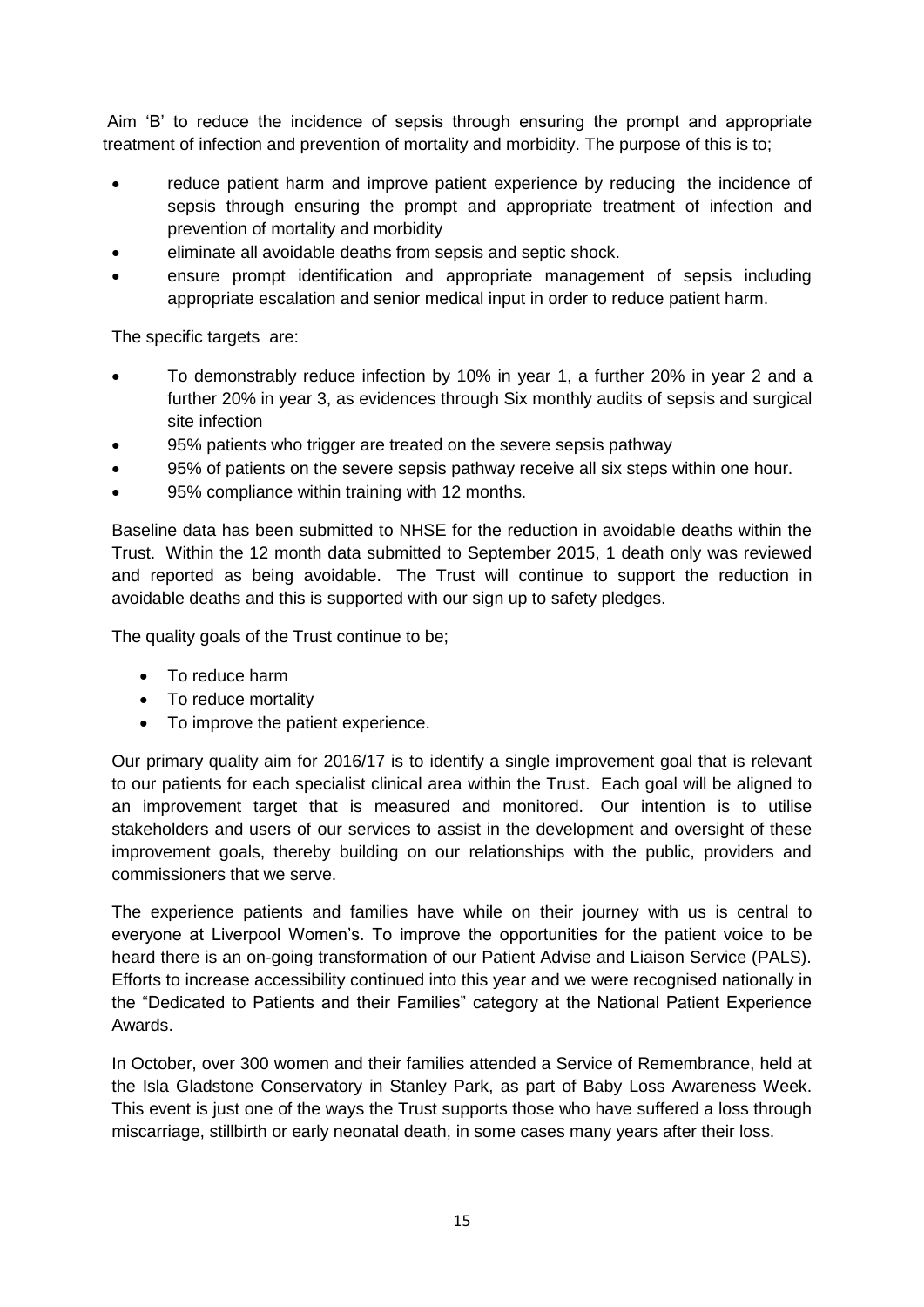Liverpool Women's scored best in the country for providing 'Safe, High Quality, Co-Ordinated Care' and was ranked second best hospital in the country overall in the National Inpatient Survey conducted by regulators the Care Quality Commission (CQC). The survey looked at the experiences of over 59,000 NHS patients at 155 Trusts across the UK. The survey also scored Liverpool Women's top for 'Building Closer Relationships'. This work was built on with excellent results in the National Maternity Survey, in which the Trust was ranked 2<sup>nd</sup> nationally for supporting mothers with feeding, and in the results of our Friends & Family tests.

The Trust will continue to build on relationships with our regulators. There is an established pattern of engagement meetings between the CQC and Director of Nursing and Midwifery; these are supported by monthly telephone meetings between the local inspector and Deputy Director of Nursing.

Quality and Safety is overseen by the Governance and Clinical Assurance Committee (GACA); a sub-committee of the Board. This committee is supported operationally by 3 Senates that oversee and commission work within the following domains; Safety, Experience and Effectiveness. Compliance with regulatory standards is achieved by visibility visits to clinical areas. This will be further enhanced in 2016/17 with the introduction of bi-annual internal inspections of services utilising the revised CQC methodology.

GACA also receives updates on delivery of operational plans and performance alongside compliance with the outcomes articulated in the Trust's quality strategy. The Trust performance report presented at GACA also provides HR quality matrix and details of compliance with agreed minimum staffing levels across the Trust. The financial position of the Trust is also taken into account within this report.

## 6) IDENTIFICATION AND MITIGATION OF RISKS

The key risks currently identified at the planning stage are:

- Service and transformation funding The offer of £2.8m service and transformation funding is subject to the national achievement of a £1.8bn deficit in 2015/16.
- The plan assumes £7.7m in Distressed Funding is made available by DH to the Trust in 2016/17
- National workforce shortages operational and financial risks arising from junior doctor shortages
- The plan assumes the full delivery of £2.0m in CIP schemes. Having delivered significant savings far in recent years, the identification and delivery of CIP has become increasingly difficult as the Trust exhausts the available avenues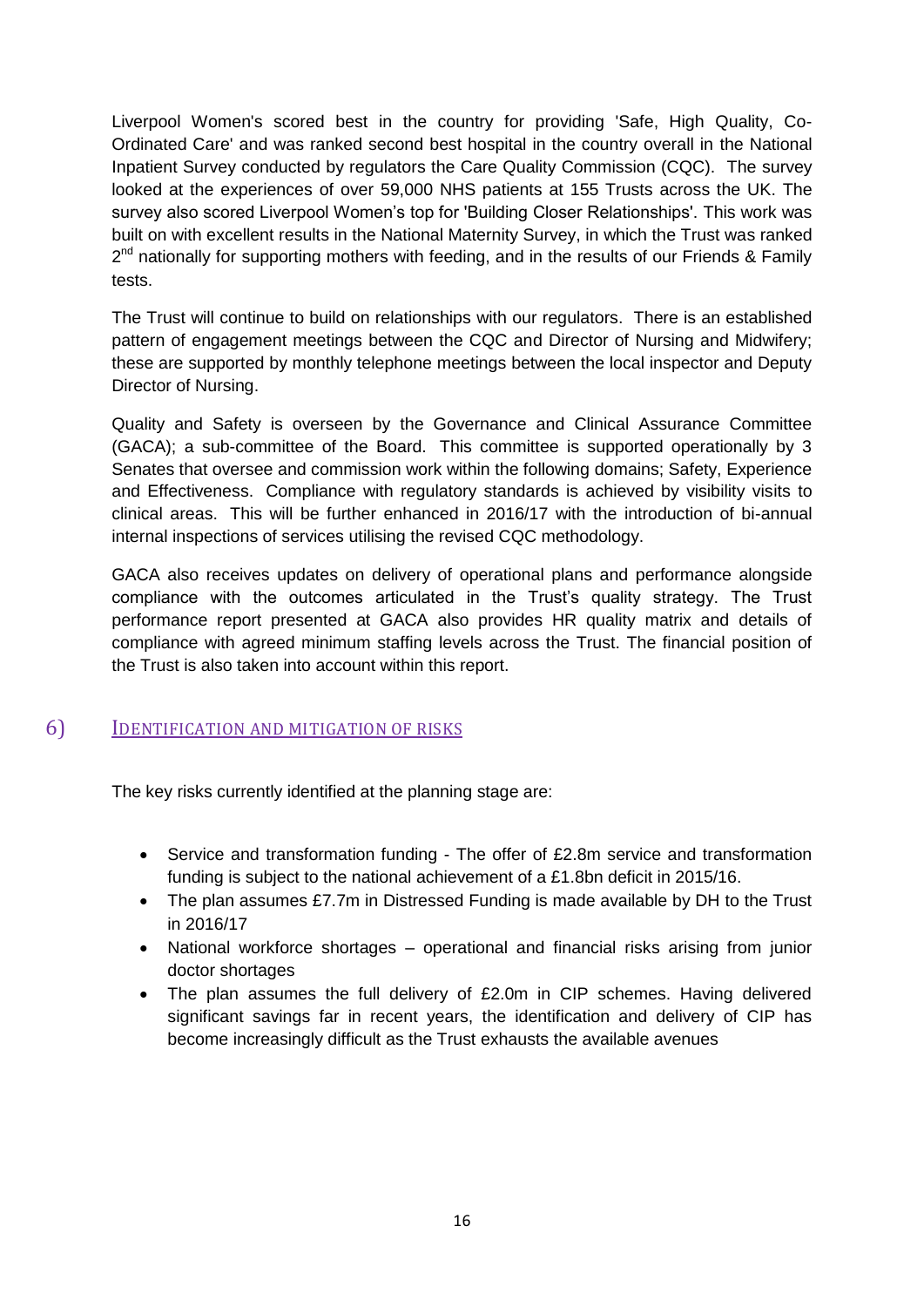## 7) ACTIVITY AND FINANCE

The financial plan for 2016/17 shows a deficit of £7m and a Financial Sustainability Risk Rating of 2. As the table below shows, the overall risk rating of 2 is supported by the I&E Margin Variance to Plan score of 4.

| <b>FINANCIAL SUSTAINABILITY RISK RATING</b> | 2016/17<br><b>Budget</b> |
|---------------------------------------------|--------------------------|
| <b>Capital Servicing Capacity</b>           |                          |
| Liquidity                                   |                          |
| <b>I&amp;E</b> Margin                       |                          |
| <b>I&amp;E Margin Variance to Plan</b>      |                          |
| <b>Financial Sustainability Risk Rating</b> |                          |

## 7.1 Financial plan and assumptions

The financial plan demonstrates that in delivering a deficit of £7m in 2016/17, the Trust will have a cash shortfall of £7.7m. To address this, the Trust will need to make a further request for interim support of £7.7m.

The bridge from the year end outturn position to the 2016/17 budget is shown below.



The financial plan contains the following assumptions:

## *Activity*

2016/17 activity levels reflect the forecast 2015/16 Month 8 outturn, this level of activity has been agreed with commissioners.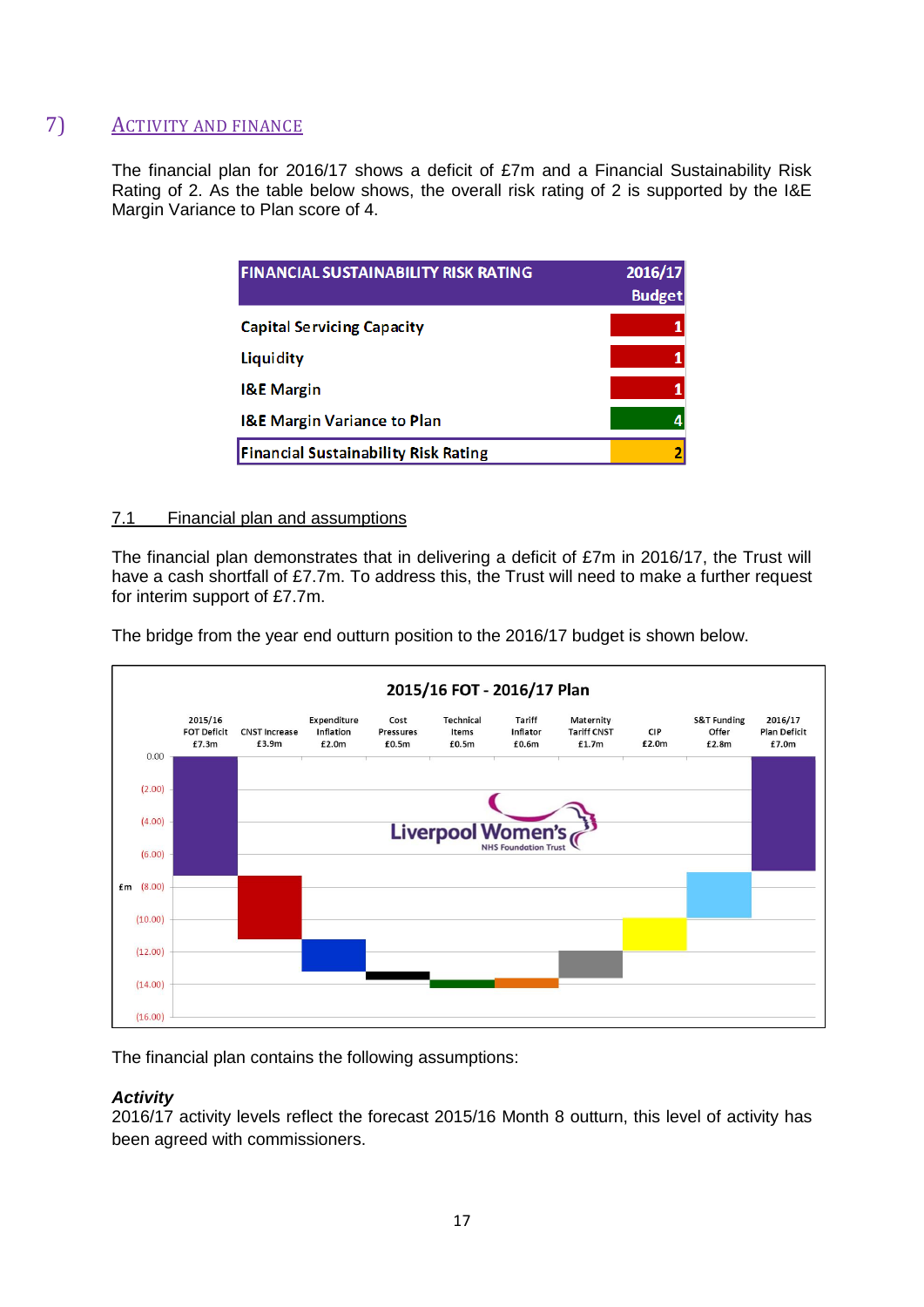## *Tariff*

The Trust's financial plan is based on agreed contracts with Commissioners. For 2016/17 a net tariff inflator of 1.1% has been applied to contracts, which represents an efficiency target of 2% and an inflation increase of 3.1%.

## *Inflation*

The Trust has applied inflation in line with tariff guidance.

## *CNST*

The Trust's CNST premium will increase by £3.9m to £14.3m in 2016/17. This represents a 38.7% increase on the prior year.

The total current estimated value by NHS LA of group action claims is £25m. The resolution of the £25m liability is fundamental to achieving long term sustainability for the Trust.

## *CIP*

The identification and delivery of CIP has become increasingly difficult as the Trust exhausts the available avenues. £2.0m of schemes have been identified with mandates and quality impact assessments produced.

## *Technical items*

Technical items include depreciation of capital assets, Public Dividend Capital and Interest payments. These are set to increase by £0.9m based on current calculations taking into account the Trust's additional borrowings and the expected asset base.

## *Service and Transformation funding* **(STF)**

The offer of £2.8m Service and Transformation funding is subject to the national achievement of a £1.8bn deficit in 2015/16. Any variation from this national deficit target will impact the levels of available funding as well as impacting the efficiency targets included within tariff.

The cash shortfall remains and the Trust would require cash support again in 2016/17. It has been confirmed that providers who are in deficit and require cash support after receipt of the funding will have access to DH interim support loans as present via interest bearing loans. The Trust has in place a £2.5m Revolving Working Capital facility at the start of 2016/17 while this process begins, however this attracts a higher rate of interest than the interim support.

## *Cost pressures*

The Trust has identified a number of unavoidable cost pressures in 2016/17. These include:

- continuing pressures in relation to the shortage of junior doctors
- increased costs in relation to neonatal activity and acuity
- residual levels of agency usage where no alternative exists

A comprehensive list of pressures has been drawn up along with potential mitigations. Where unmitigated and unavoidable pressures arise, additional CIP will need to be identified to offset the additional cost.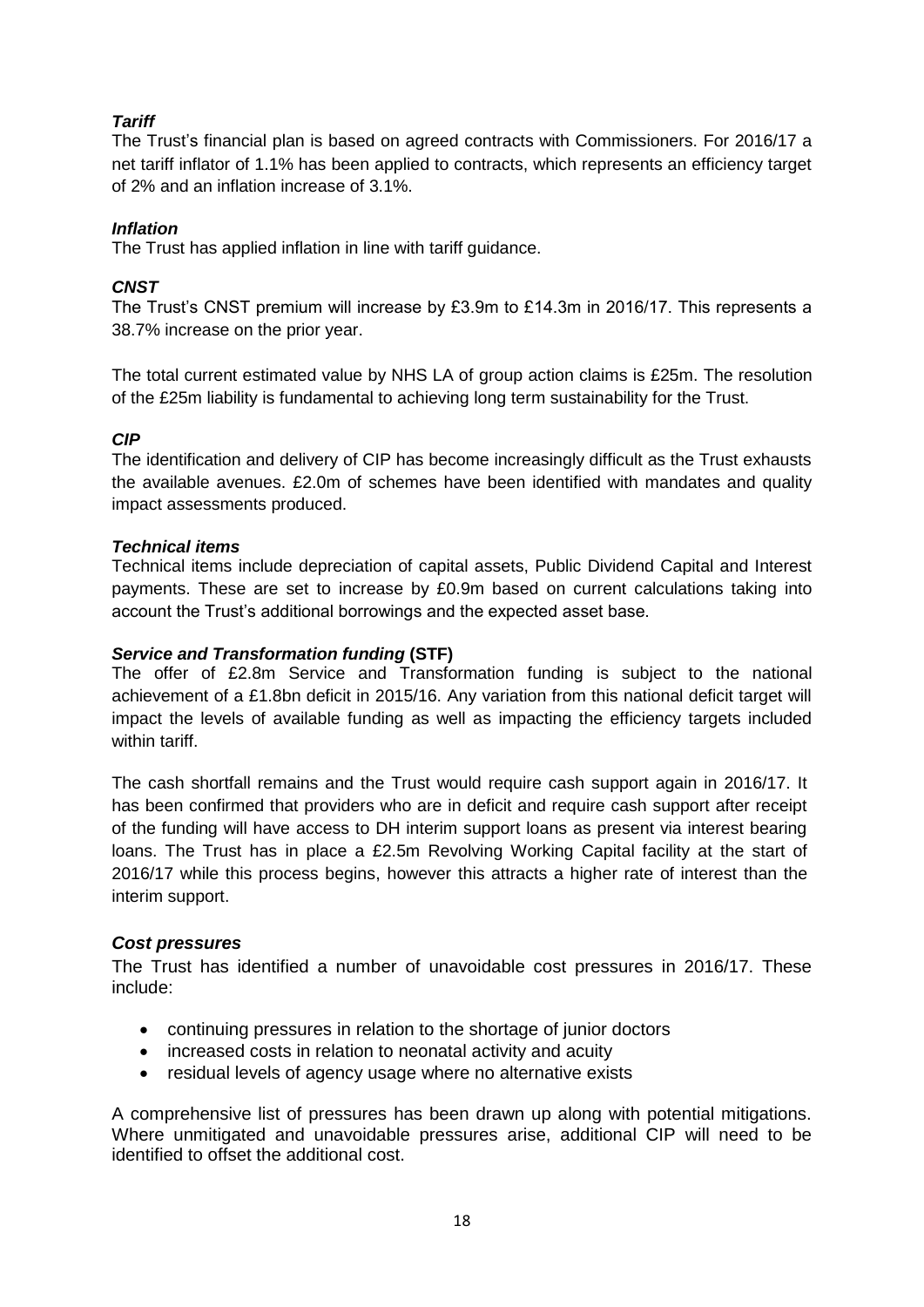## *Capital*

The Trust has finalised its capital program which has been significantly restricted in view of the cash position. Following detailed review, the 2016/17 plan includes only capital expenditure considered critical or essential. Any delayed or deferred spend will be subject to a quality impact assessment to ensure that the restrictions do not compromise safety.

## 7.2 Financial Control and Grip

In 2015/16 the Trust introduced a number of additional control measures to ensure that a strong financial grip was maintained across the organisation. These will remain in place for 2016/17 along with the additional measures arising from the Section 42a conditions of the Distressed Funding and those in the STF conditions.

The Trust will continue to implement the national agency caps as well as look for further opportunities to collaborate with local providers to minimise costs for both the organisation and the health economy as a whole.

## 7.3 Cash and Distressed Finance

The Trust is currently forecasting a cash shortfall of £7.7m in 2016/17 which will require cash support from outside of the Trust. This facility will need to be in place by the end of Quarter 1 of 2016/17 to ensure that the Trust can meet its cash obligations.

The Trust has taken significant measures to ensure that operational cash flow is optimised.

## 7.4 Future Financial Sustainability

The current level of deficit and cash shortfall cannot be sustained in the medium to longterm.

The Trust produced a five year recovery plan which it submitted to Monitor and Commissioners which demonstrated an improved financial position and addressed the clinical sustainability issues.

Liverpool CCG are now conducting an options appraisal to assess the future of Women's and Neonatal services. The options appraisal will build upon the recovery plan submitted by the Trust. The options appraisal is due to be completed by June 2016, and then be submitted to NHS Improvement as part of the Sustainability and Transformation Plan for Cheshire and Mersey.